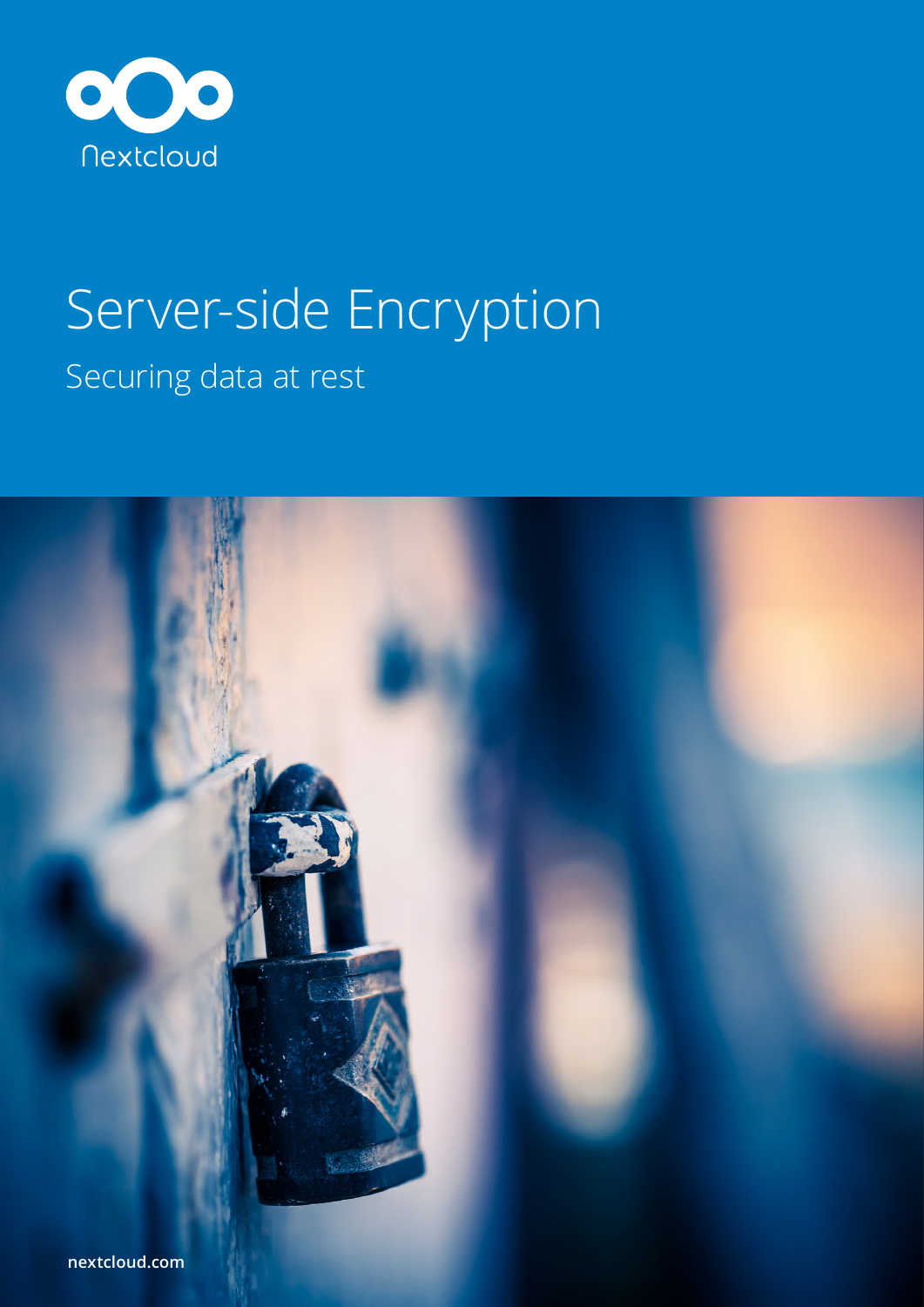

# Contents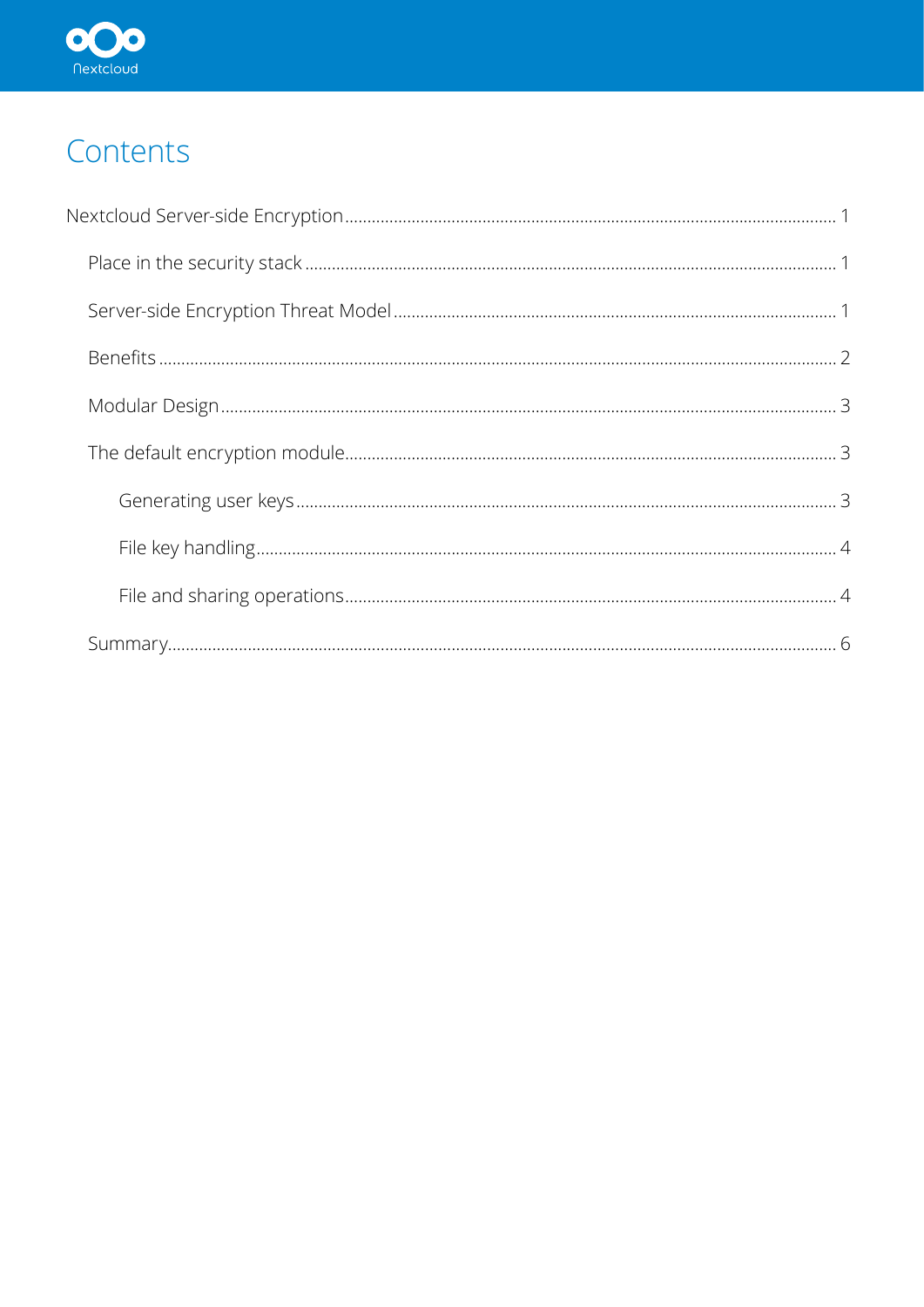<span id="page-2-0"></span>

# Nextcloud Server-side Encryption

Nextcloud provides an enterprise file synchronization and collaboration solution developed in alignment with industry standards such as Clause 14 of ISO/IEC27001-2013 and related standards, guidance and security principles. Built around combined assurance layers of rich security features, applied best practices governed by policy and a design itself validated by industry standard testing processes. One component part of this multi-layered security approach is enterprise-grade, server-side encryption employed to ensure data is protected at rest. This white paper describes the design of Nextcloud Server-side Encryption, its benefits and limitations.

### Place in the security stack

Nextcloud's Server-side Encryption (SSE) is designed to complement other security layers at the disposal of system administrators. These include TLS at the transport level, End-to-end Encryption at the client (Client-side Encryption, CSE) and Two-Factor Authentication to protect authentication. Passive security features like Brute Force Protection, Content Security Policy, code signing and others harden the server, providing additional protection. Nextcloud further employs a series of automated checks with associated warnings to system administrators in monitoring and securing their system. These features are built as part of a third-party verified design and development process and backed by a transparent vulnerability disclosure process and industry-leading Security Bug Bounty program.

### Server-side Encryption Threat Model

Server-side Encryption was designed to protect from a specified and defined Threat Model. This enables users to decide whether it is useful in their specific circumstances.

- Server-side Encryption is designed to protect the content of files on **external storage locations**  and on the server itself only **while at rest**, that is, when a user is not actively accessing the data.
- The encryption keys do not leave the Nextcloud server and are encrypted with a server key **which is stored on the server** or, optionally, with a per-user key using user passwords **which are not stored on the server**. In both cases, it means a third party storage like an object storage in the cloud or a Network Attached Storage will only ever be used to store encrypted content and **gain no access to the data**.
- The names of files and folders are **not encrypted** (though, when using object storage, these are not leaked either).
- Server-side encryption only encrypts data in the files, files\_versions and files\_trashbin folder. **File previews or a full-text search index remain unencrypted**. These should be disabled on systems where this is a problem.
- It does not encrypt files on external storage added through direct access rather than via Nextcloud.
- Encryption can be enabled or disabled separately for each storage. That includes primary storage.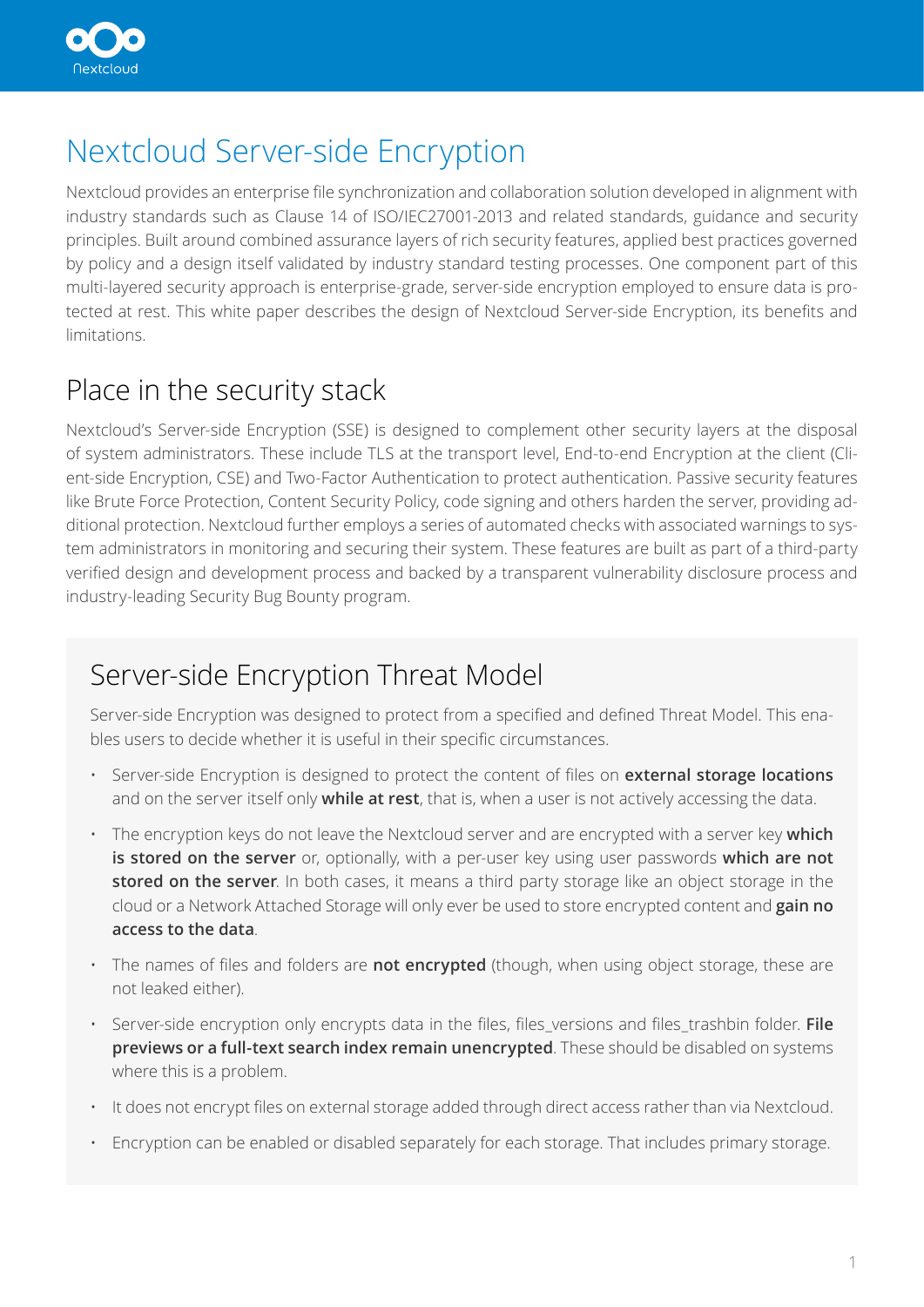<span id="page-3-0"></span>

- When using the server key, the password is stored in config.php and thus can be found on the server and a stolen drive, which contains the config file, can be used to decrypt data. This can be prevented using per-user keys. Per-user keys come at a performance and feature costs. Encryption is slower and group shares don't adjust automatically, encryption key passwords must be changed when the password changes, if the user loses his/her password, all access to data is lost, the impersonate app does not work and user-backends which don't provide a user password (like most SSO backends) don't work.
- When using per-user keys, the cryptographic key used to encrypt the files is stored in encrypted form when the user is not logged in. During file access, the key is decrypted with the users' password and stored as part of the user session information. This session information is encrypted at all times with a token provided by the user's client device. A sufficiently advanced, malicious server administrator or an adversary who gained full, unlimited access to the server would, however, be able to intercept keys when they have the capability to watch the entire process. When looking at data at rest such as in case of a stolen hard drive or powered-down server, these would only contain encrypted content.
- Nextcloud Server-side Encryption is designed to work with an external key storage mechanism, including a Hardware Security Module. This enables IT departments to adjust the way data is stored and encrypted to comply with legal or practical requirements and guidelines.

### Benefits

- Nextcloud Server-side Encryption enables enterprises to use third party, cloud based file storage solutions while maintaining security and confidentiality of data, encrypting it before it leaves the control of IT.
- Server-side Encryption employs proven, widely adopted technologies and standards like OpenSSL and AES-256 as recommended by organizations such as NIST.
- Server-side Encryption is designed to perform well for large organizations and large files.
- Nextcloud's Server-side Encryption can be customized to match the requirements of enterprises like custom encryption algorithms and tools or special key management technology.

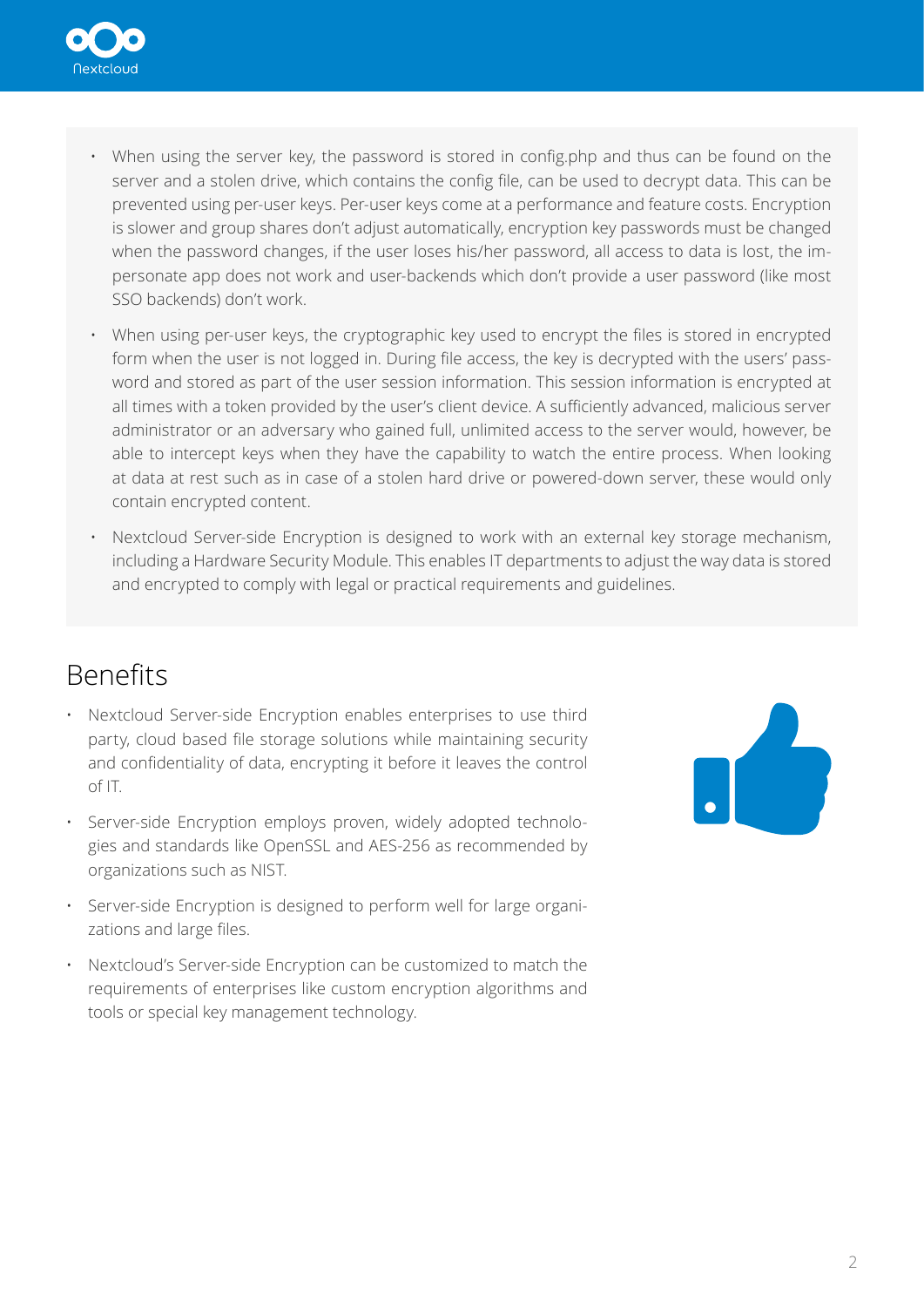<span id="page-4-0"></span>

# Modular Design

The Server-side Encryption app is designed in a modular way, providing a framework for 'encryption modules' to execute the actual encryption and key handling. Nextcloud provides a 'default' encryption module, with the internal ID "OC\_DEFAULT\_MODULE". It has been designed to encrypt data at rest and handle encryption keys in a simple but secure matter on the Nextcloud server itself.

A third-party encryption module can be written implementing the interface to:

#### \OCP\Encryption\IEncryptionModule

This enables custom encryption methods and algorithms as well as custom key management fitting the need of a specific use case. We will not further cover this option, however, Nextcloud GmbH offers consulting for enterprises who need to implement their own encryption module.

# The default encryption module

The default encryption module creates user keys, encrypts files and enables sharing. It encrypts the following data:

- Files created or uploaded via WebDAV. This includes the Nextcloud web interface and clients as all are designed to use WebDAV.
- File versions and files in the trash bin

We will describe the processes of generating keys, sharing, encrypting and decrypting files. The process below assumes per-user keys. With a server key, the same key generation and encryption/decryption process is followed but in a simpler way: only one private / public keypair is generated and used to encrypt and decrypt all files.

### Generating user keys

When the system administrator enables the module, keys have to be generated for users.

- 1. Nextcloud generates a private/public keypair for every user upon their first login. The RSA key is 4096 bits and is generated using "openssl\_pkey\_new".
- 2. A private key password is generated by running the users' login password through a PBKDF2 key derivation with 100,000 iterations, a salt which is specific for the Nextcloud instance and 32 (AES-256) or 16 (AES-128) byte key size (this can be configured). This password is used to encrypt the private key of the user. When using an instance key (default), this password is stored in config.php and used to generate the key.
- 3. The keys are stored in "data/\$username/files\_encryption/OC\_DEFAULT\_MODULE" as "\$username. publicKey" and "\$username.privateKey".
- 4. Two more key pairs are generated for the system, one for public link shares and optionally one for recovery. These are stored in the encryption folder (data/files\_encryption).

**Note:** System administrators can enable the recovery key feature which allows them to recover data in case a user forgot their password. However, users have a choice in enabling this feature for their account. This results in effectively having a server key, increasing performance and adding the features like group handling and SSO support that are associated with a server key.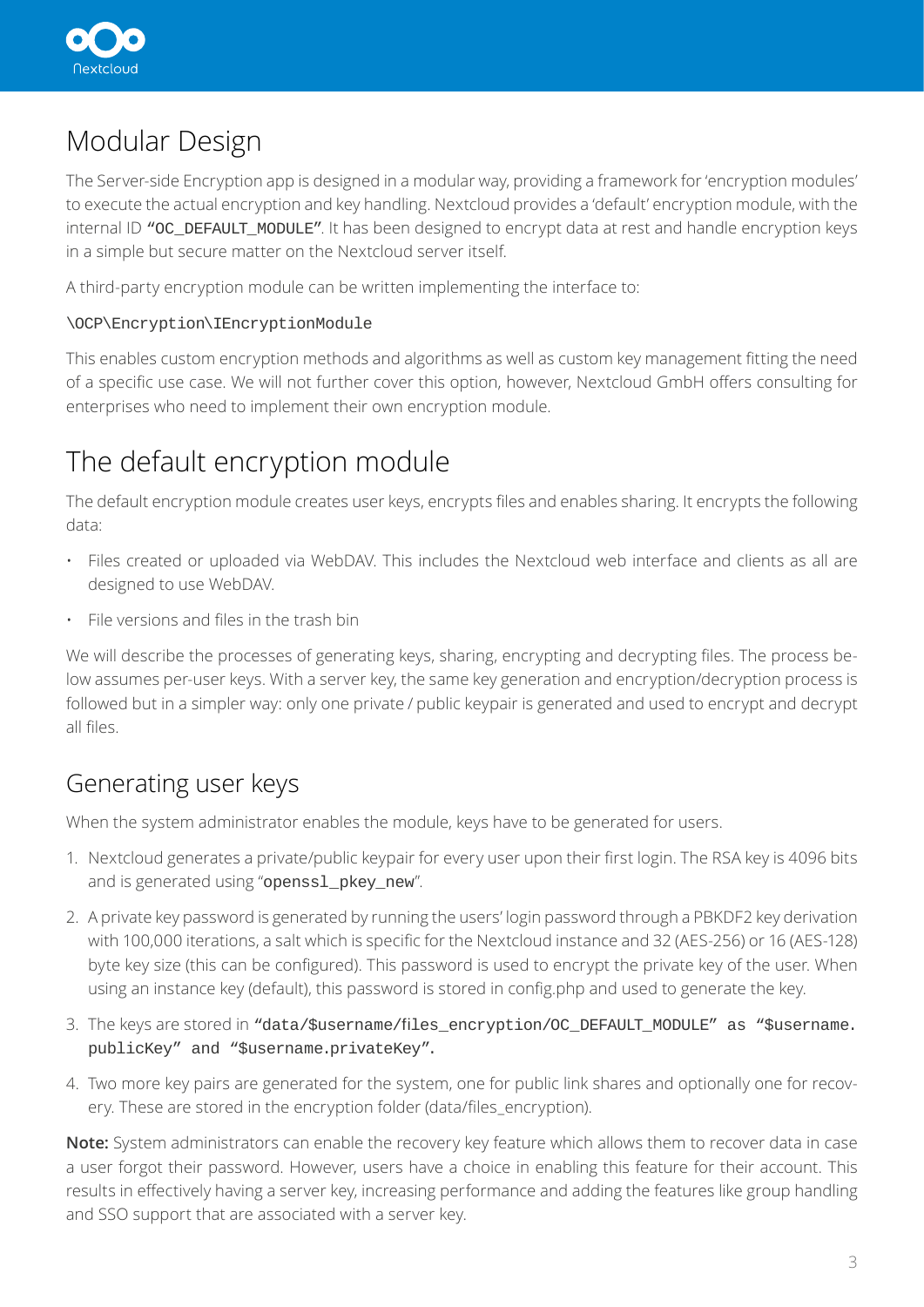<span id="page-5-0"></span>

### File key handling

Each file is encrypted with its own, unique *file key*.

- 1. For each file that is encrypted, a 256 bit random *file key* is created and stored at "data/\$username/ files\_encryption/keys/files/\$filepath/\$ filename/OC\_DEFAULT\_MODULE/fileKey".
- 2. The files are encrypted with this *file key* while the key itself is encrypted against the public key of each user that should have access to the file (or the server key if enabled). This sharing encryption step is done using a *share key*, a 128 bit long random secret used to control file access, unique for each user that has access. These are stored in "data/\$username/files\_encryption/keys/ files/\$filepath/filename/OC\_DEFAULT\_MOD-ULE/username.shareKey". The encryption of the file key to the public keys is done using openssl\_seal in RC4 mode with the *share key.*

### For each file, a 256 bit random file key **1** is created. The files are encrypted with this file key. The key itself is encrypted against the **2** public key of every user that should have access to the file. File **1 2** File key Public keys Graphic: File key handling

**Note:** The *share key* mechanism is used to avoid having to re-encrypt the files themselves when new users are given access or when access is revoked. This saves significantly on the server overhead of the default encryption module.

**Note:** To protect data against modifications, an HMAC is calculated for each chunk of encrypted files by hashing together the file key, file version and location of the chunk appended by "a". When reading files, the integrity is verified and users and system administrators are warned when problems are found.

### File and sharing operations

To access or share files, a series of encryption operations is required. This description is assuming the per-user key. With the server key, the encryption only happens once against the server key and not against user keys.

• **When a new file is uploaded or created by a user**, Nextcloud generates the associated *file key* and encrypts the file with it. It then encrypts the *file key* to each public key of each user that should have access to the file - creating secure, 128 bit *share keys* which users can decrypt the file with using their private key. The encrypted *file key* is stored in the encryption folder for the user.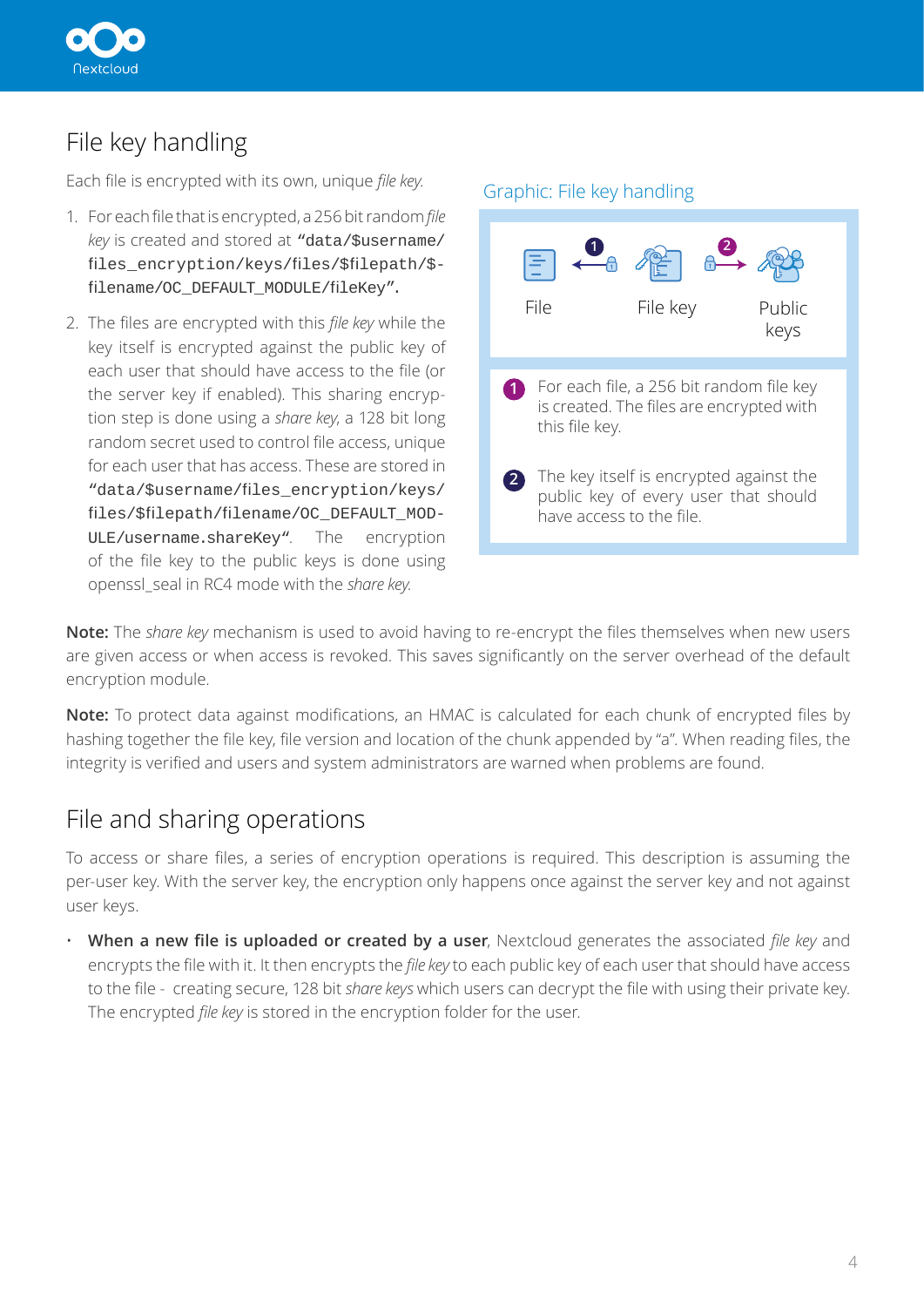



• **When a new user is given access to a file**, Nextcloud generates a new 128 bit *share key* by encrypting the *file key* against all authorized users' public keys.



Nextcloud generates a new 128 bit share key by encrypting the file key against all au-

• **When authorization to access a file is revoked**, Nextcloud removes the *share key* and re-encrypts the fileKey with the public keys of all users who have access to create a new one. Note that this requires the user who 'owns' the file to be logged in. Adding and removing users from groups can thus be done, but the new users only get access after the owner of the file logs in and Nextcloud gets a chance to re-generate the *share key*. This limitation is lifted when using the server key.

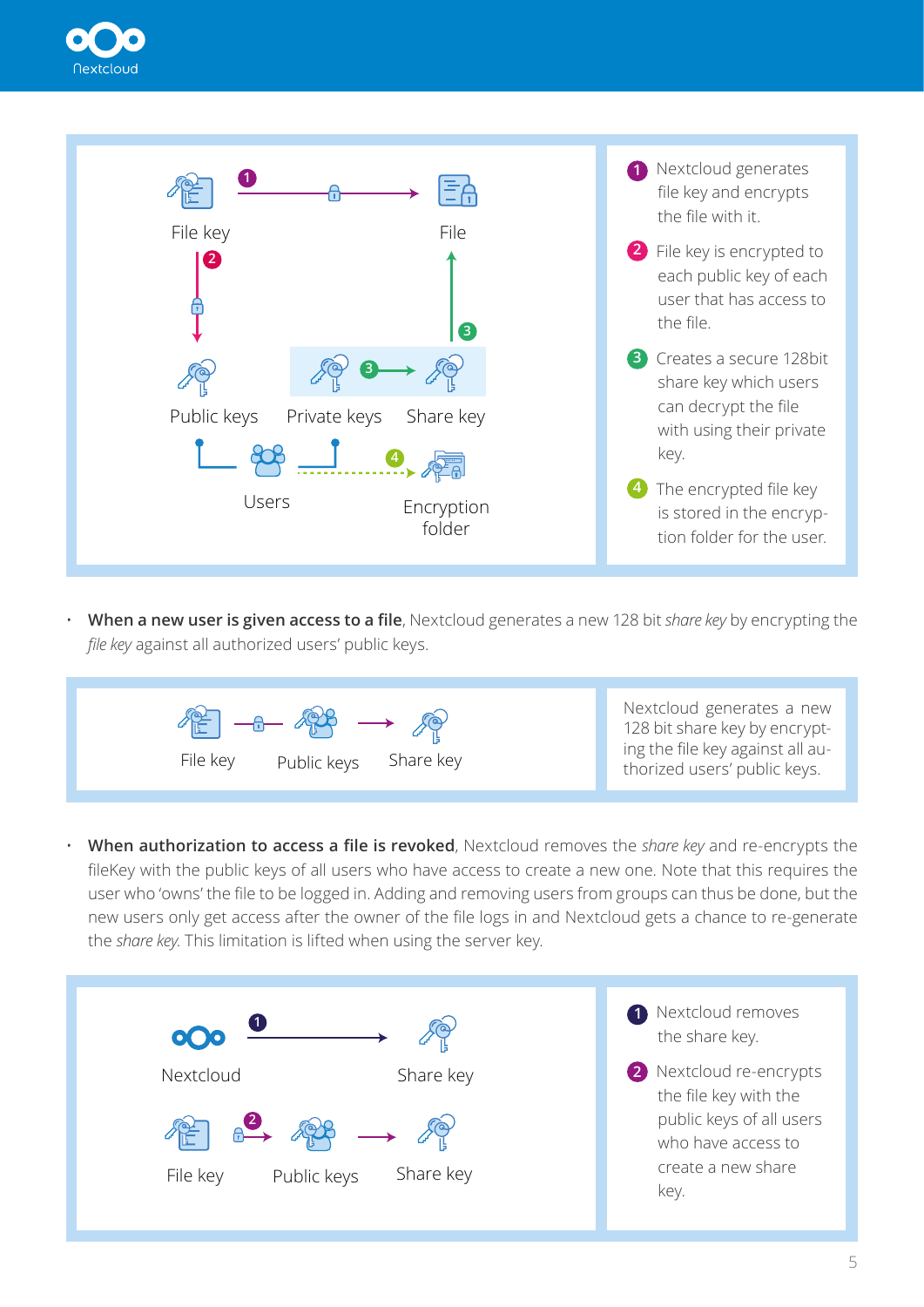<span id="page-7-0"></span>

• **When an authorized user accesses a file**, Nextcloud requires the users' *private key*. This key has been decrypted when the user logged into the server using the users' login password. The decrypted *private key* has been stored in the users' PHP session.



**Note:** The PHP session is encrypted by Nextcloud with AES-128 and a cookie sent by the user for each request to ensure the *private key* (or any other user data) is not stored unencrypted on disk. The *private key* is used to decrypt the *share key* to give the *file key* which is in turn employed to decrypt the file.

### Summary

The Nextcloud Server-side Encryption offers a secure, well performing, storage-independent solution to add an additional layer of protection for data at rest and on external storage. The implementation is uniquely flexible, enabling enterprises to use custom key management solutions or encryption algorithms.

As part of the expansive set of Nextcloud capabilities developed under a strategic focus on security, Server-side Encryption can play an important role for enterprises looking to provide the utmost security for their data.

Contact our sales team for more information: